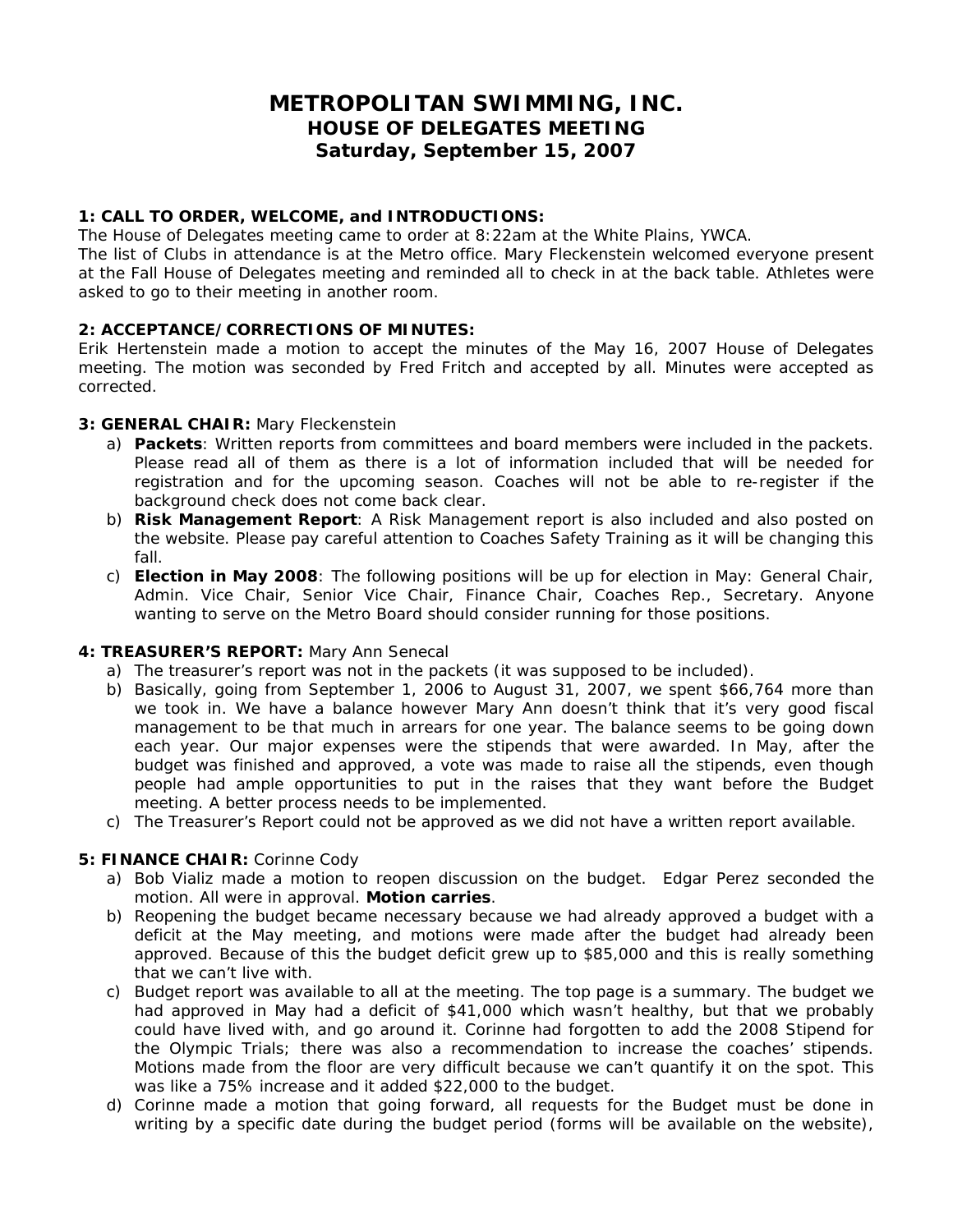and motions from the floor will not be accepted anymore. George Rhein seconded the motion. All were in favor. **Motion carries**.

- e) Where is the money going to come from? Following is a list of recommendations made by Corinne:
	- increase the club membership dues from  $$150$  to  $$300 (+,- $10,000);$
	- reinstate the 20% meet surcharge for the host team  $(+/-$  \$26,000);
	- eliminate the Club Excellence Program (+/- \$20,000);
	- short term fix for this year of reducing by half the stipend for this year Speedo Sectionals, which will be held in our backyard at Eisenhower Park;
	- eliminate the stipends for relay only swimmers  $(+/-$  \$7,000);
	- reducing the coaches stipends for Olympic Trials to \$500; reinstate the full surcharge of \$2 per swimmer for JO's, Silvers and Age Group Championship meets (+/\_ \$5,000);
	- Increase sanction fees from \$25 per session to \$30 per session (+/- \$1,300). All this would bring us to a positive budget of about \$11,000.

A long discussion followed on how to reduce the budget deficit. The following members of Metro gave their views and opinions on the subject: Robbie Ortof, Glenn Papish, Erik Hertenstein, Fred Fritsch, Terri Wolin, Dave Ferris, Carle Fierro, Mary Ann Senecal, Dragos Coca, Bob Vializ, John Pisano, Bea Hartigan, George Rhein, Nancy Pope, Rich Finkelstein, Frank Woodward, Becky Townsend, and Bob Murphy. Some of the suggestions were:

- to increase the Metro portion of athletes' registrations from \$10 to \$15 as this would bring in \$35,000 more each year;
- adding a "\$1 per swimmer" surcharge at all sanction meets;
- keep the Club Excellence Program;
- suggestion not to touch athletes and clubs registration fees this year as the forms are already printed, distributed and posted on the website;
- suggestion to reinstate (or not to) the 20% meet surcharge for host teams;
- suggestion to reinstate the 20% meet surcharge for host teams;
- revert back to the 2006-07 budget, while also having a budget committee examine every item of last year's budget and present their findings to us in January, because too many things were just added without any thought of where the money was going to come from;
- increase (or not increase) the clubs' registration fee;
- follow the procedures and necessity to communicate the budget ideas from January to April and present the budget in May;
- Eliminate the increase in coaches' stipend voted in May.
- f) Corinne thanked all those that gave their opinion and suggestions on ways to balance the budget. Corinne also made a comment about the stipends: coaches don't "earn" stipends. This is only a reimbursement for expenses incurred on trips to go to some meets; this is valid for swimmers stipends as well.
- g) Mary Ann Senecal made a motion that we revert to the 2006-07 budget (last year's budget) and that a budget committee meet in person and present the revised 2007-08 budget in January. Dave Ferris seconded the motion. Explanation: with this proposal, we would eliminate the budget that was voted in May, and instead we will operate on the 2006-07 budget, but with the addition of stipend for OT. Vote was called: one abstention; all other members were in favor. **Motion carries**.
- h) Mary thanked Corinne and all those that worked on the budget for the last 9 months! Corinne will be able to give updates on the budget more often and hopefully we will be able to include reports in the minutes. Mary asked the budget committee to pick some dates for their meeting. Those dates will be posted on the website.

# **6: ATHLETES REPRESENTATIVE**: Chris Finnegan

Athletes held a meeting during the HOD meeting. Athletes did not like having the finals in the morning at Senior Mets this summer! They had fun at LC Zones but did not like the food! A few athletes are interested in joining some committees. Chris will give their names to the committees' chairs.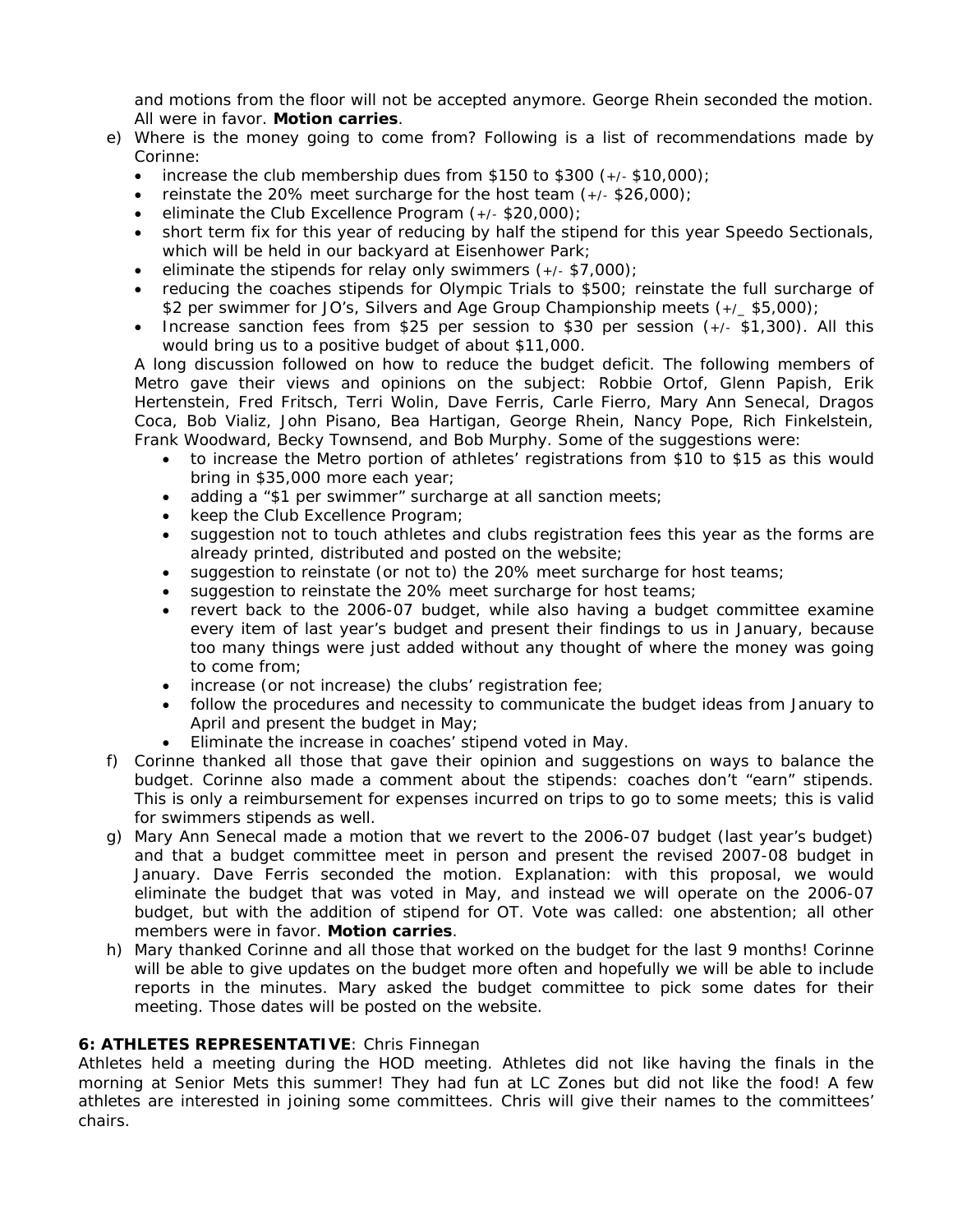## **7: OLD BUSINESS:**

a) **Metro Policy and Procedures Manual** (not the "By-Laws and Policy Manual", which was written on the agenda by mistake). The Policy and Procedures Manual has been posted on the website for many months. It will be updated, corrected and finished by Bea Hartigan. It has been updated as of the May 2007 meeting. Bea explained the difference between the By-Laws and the Policy and Procedures Manual. Any update and/or change to the manual will be dated and highlighted. Bea's email address is Bea10K@yahoo.com

#### **8: NEW BUSINESS:**

- a) Becky Townsend (NBS) is working on her Graduate School thesis at Fordham University "Swimmers Interpretation of Motivational Climate". Teams interested in participating in her study should contact her.
- b) Greg Kincheloe of the NYAC made a motion to eliminate the three (3) Metro Meets requirement in order to swim at Senior Mets. Kevin Carolan seconded the motion. Discussion: swimmers have 51 weeks to swim in 3 Metro meets! Vote was called. All opposed. **Motion failed**. Greg Kincheloe then made a motion to change the requirement for Senior Mets to two (2) Metro meets. Mary Ann Senecal seconded the motion. Vote was called: Six (6) were for the motion; the rest opposed. **Motion failed**.
- c) Gil Smith, on behalf of Old Westbury Aquatics, made a bid to host the 2008 Short Course Junior Olympics. No other bids were received so the bid was awarded to Old Westbury.
- d) Rich Finkelstein announced that a renewal clinic for officials was going to be held September 26th at 7pm at the Flushing YMCA. There will also be a meet Directors Clinic.
- e) Nelson Gonzalez announced that there would be an officials' clinic on October 12<sup>th</sup> at Eisenhower Park.
- f) The McBurnie YMCA in Manhattan is looking for a coach.
- g) Nelson Gonzalez asked the House to remember Joe Farrell, husband, father, coach, official, friend and longtime member of Metropolitan Swimming. Joe passed away this summer.

A motion to adjourn the meeting at 10:20am was made by Fred Fritsch, seconded by Bob Vializ, and accepted by all.

#### **House of Delegates Meetings 2007-2008:**

- **Wednesday, January 9, 2008 7:00pm at the White Plains YWCA LC 2008 Bid meeting**
- **Wednesday, May 14, 2008 7:00pm at the White Plains YWCA SC 2008-09 Bid meeting & Elections.**

**Metro Board Meeting** (subject to change): Tuesday, October 9, 2007 @7pm at the White Plains YWCA

Submitted by Monique G. Grayson September 26, 2007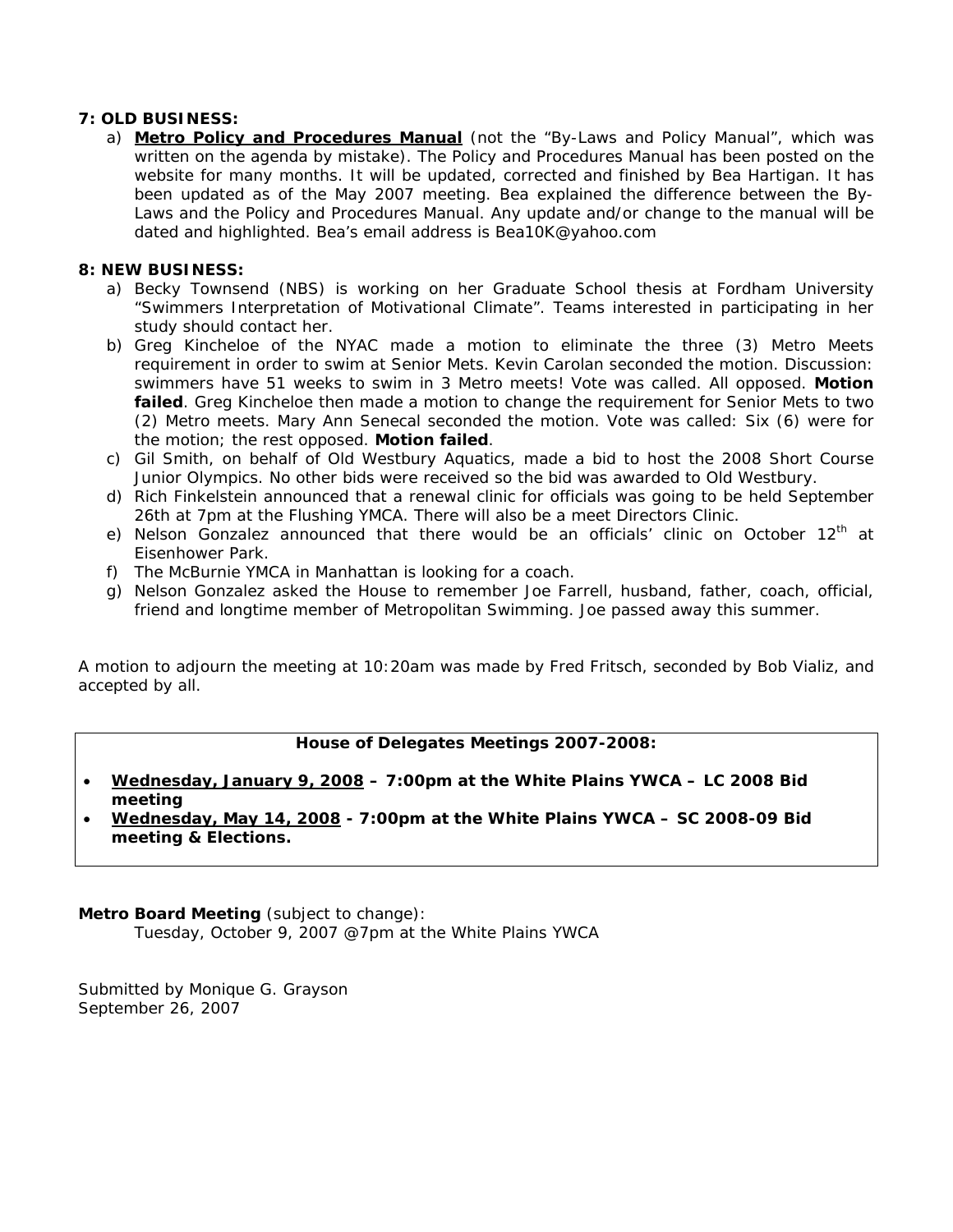# **Reports (some of which were included in the teams' packets):**

## **NTV Report – Monique Grayson/Mary Ann Senecal**

All SC and LC meets from 2006-07 have been uploaded in SWIMS and the Holding Tank is empty. Reminders:

- Meet Manager: When setting up the meet name, please follow this rule: 2007 MR AGUA Season Starter (or 2007 MR Asphalt Green Season Starter)
- Meet location should be the town/village of the meet, not the pool name: Bronx, NY - not Lehman College
- Meet director must send a Registration Recon file to the Metro Office at least one week before the meet. In MM, go to File, Export, Entries for SWIMS Time Recon
- Swimmers must be registered in order to be allowed to swim in a meet
- Swimmers must be officially transferred in order to be entered in the meet under their new team name. They must swim Unattached (UN) for a period of 120 days after the last swim meet in which they represented the former club. Please check status with Barry at the Metro Office.
- Meet Directors or Coaches are asked to email a full Meet Manager BACKUP file of their meets as soon as possible after the end of the last session, and no later than the following day. The backup file must be emailed to Monique (Metro North Meets) or to Mary Ann (Metro South Meets). This is important as we must review all meets and upload them into the USA-Swimming SWIMS database.
- Meets will be posted on the Metro website after they have been uploaded in SWIMS.
- Do not lock the database!
- High School Championship Meets: Reminder that a request for Blanket Observation of each Section Championship meet must be submitted to either Mary Ann (Metro South) or Monique (Metro North) at least 10 days before the actual meet. Coaches: please try to submit your swimmers ID numbers to the High School Coaches, or meet director or computer operator of your Section.

## **Swim-a-thon Report - September 2007 - Richard Finkelstein**

Anyone needing information about Swim-a-thons should go on the US swimming web site and click on "swim clubs" and then click on "what's available" to get information.

All swim-a-thons must be registered with Metro or you will not have insurance coverage for the event.

Reports for all swim-a-thons must be sent to US Swimming and to me.

The top individual money raiser in Metro in 2006 was Matthew Pei Krackleur, from the JCC in Manhattan \$2,050. Second was Marissa Johnston from Hauppauge, \$1,020.

# **RISK MANAGEMENT SEMINAR - MINNEAPOLIS, MN - AUGUST 17-19, 2007**

Here is a recap of important items discussed at the Risk Management Seminar hosted by United States Swimming. Most of this information can be found on the USA Swimming Website. They can be located by clicking on Swim Clubs, then on the left side – click on Insurance and Risk Mgmt. There are many resources for you – Insurance Summary, Frequently asked question, Report of Occurrence, Optional Insurance. If you have any question, please call Risk Management to clarify. *Insurance* 

- Any activity outside of regular swim practice should get prior approval from insurance company.
- Check with Risk Management to see what is covered and not list is online or call to see if your event is covered.
- Try-outs are for a 30-day period this does not include athletes previously registered with USA Swimming.
- College athletes home for summer or breaks must be registered, they do not have 30-day rule as they were previously registered.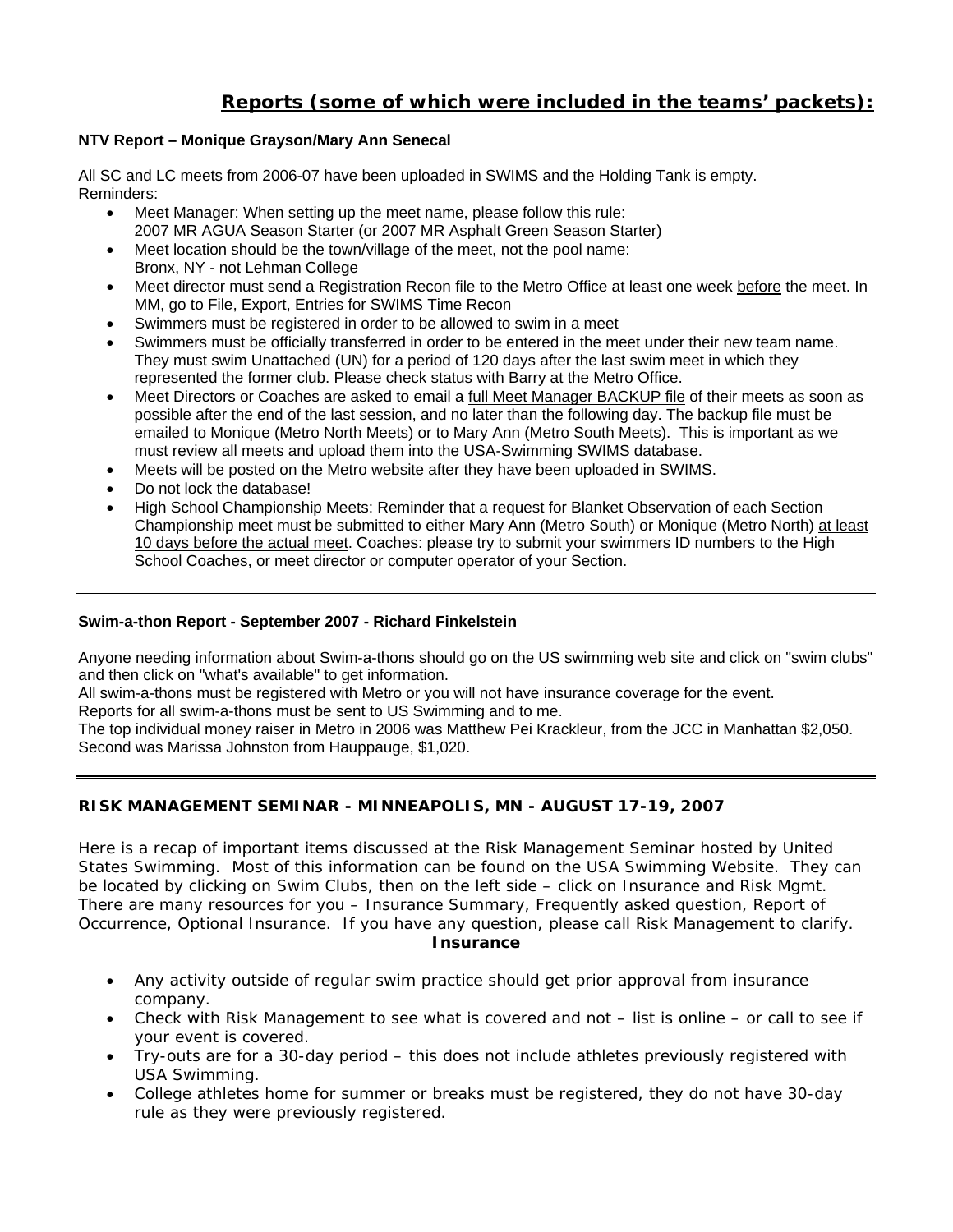- Insurance company recommends getting registration paperwork and money when a swimmer tries out.
- Registered masters' swimmers are ok to swim with during USA Swim practice with no additional registration.
- Insurance certificates are available to download online. There is a \$25 cost if you want insurance company to do for you.
- Report of occurrences must be filled out for everything cannot stress enough these reports are used by the insurance company to make recommendations to facilities etc on safety, air quality. "When in doubt – Fill it out"!
- Chronic injuries should also be sent in asthma, shoulders etc. If a swimmer has a chronic problem, it is recommended that a doctors note be received outlining the injury/disability and what the swimmer can and cannot do with regards to practice.
- If you are renting a car for your team, sign your name and add "on behalf of…your club."
- If you take a swimmer in your car have parent sign a waiver.
- If you host a non-USA swim meet all non-members must sign a waiver.
- Items not covered:
	- Diving Boards and any use of them
	- 15 passenger vans
- Clubs should have Director's & Officer Insurance information and application online.
- Athletes *MUST* be in direct line of sight of coaches at all times this includes dry land training.
- Coaches are not to have their non-swimming young children on deck during practice or a meet.
- Check website for travel waivers.
- USA Swim has limited out of country coverage all claims must be filed in the USA recommend getting additional coverage.
- Check contracts from facility look for clause that says, "sole negligence" If it is there contact Risk Management to look at contract.
- Swim-a-thons must be registered. If you host any money for laps program and it is not registered with USA Swimming – you are not covered by insurance.
- Have Report of Occurrences on hand at practice and meets. Send to all 3 locations.

## *PERSONAL WEBSITES/CAMERA PHONES*

Personal websites are a huge liability for athletes. It is recommended that each club speak with their athletes about personal web sites and the ramifications on information/pictures placed on them. Colleges (and employers) are looking at these web sites and dismissing athletes from their programs due to information and pictures placed on the web sites.

All clubs are advised to have their Meet Marshals pay close attention to camera phones in the locker rooms. Clubs are encouraged to address and educate swimmers on inappropriate use of camera phones.

## **MEET MARSHALS**

- Meet Marshals are a vital part of running a meet.
- As of today must be registered member being discussed at convention to change.
- Must wear identifying clothing such as vest, shirt, hat
- Cannot be a coach coaches cannot monitor facility locker room, snack bar etc.
- Meet referee is in charge of Marshals should give direction.
- $\bullet$  # of Marshal depends on size of meet, facility.
- Officials can rotate as Marshals.

#### *EMERGENCY INFO*

Meet Director and Referee should announce to all coaches and officials where the facility AED is and where the Emergency Action Plan is located.

All facilities **MUST** have an Emergency Action Plan.